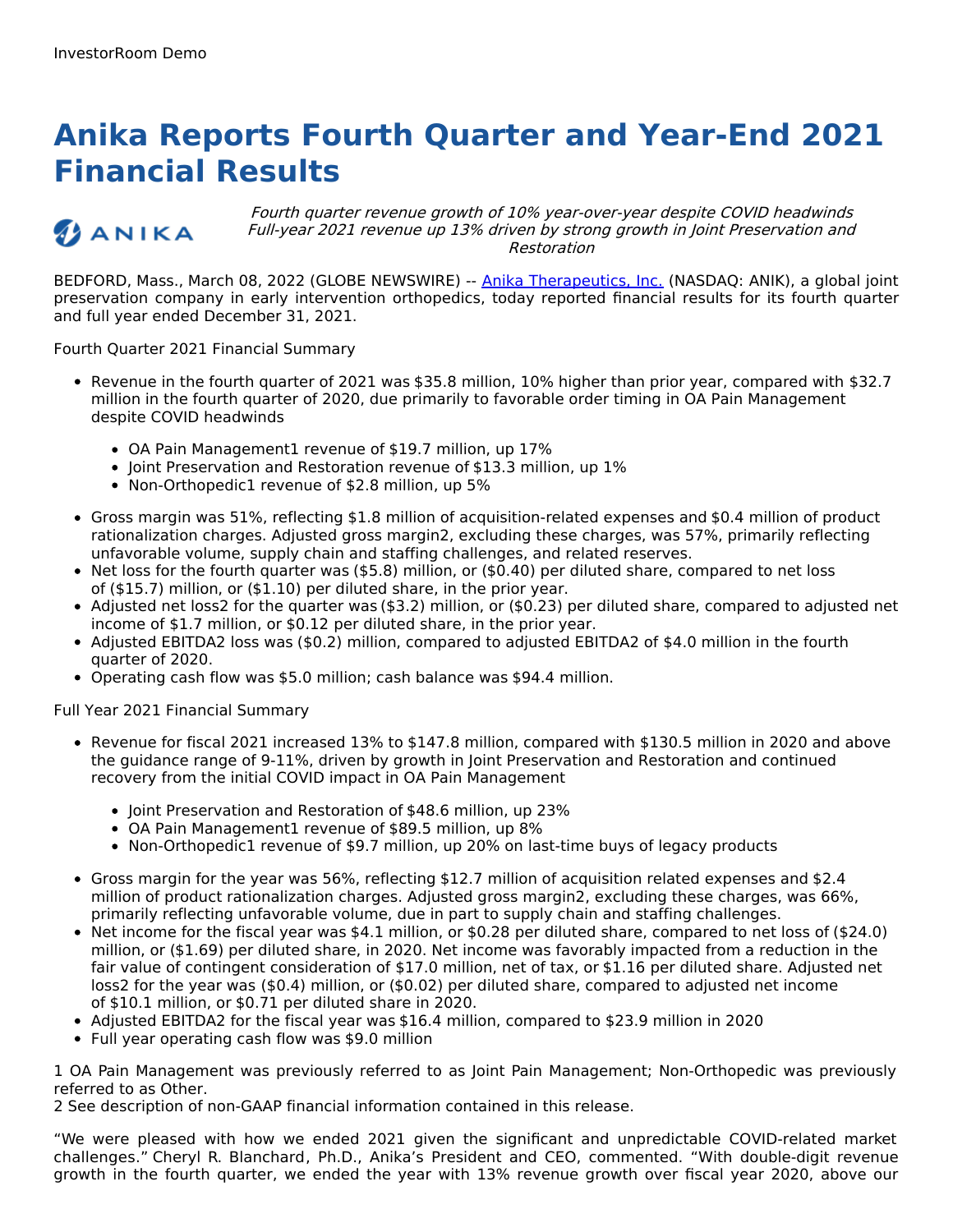expectations. Even with the impact of the COVID variants during 2021, our Joint Preservation and Restoration business delivered 23% revenue growth for the year and our OA Pain Management business experienced above-market performance. We made significant progress on our operational transformation as we establish the foundation for our multi-year growth strategy."

Dr. Blanchard continued, "Given the near-term realities of the ongoing global COVID-related environment, including reduced access to elective procedures and supply chain and staffing challenges, we expect market headwinds to continue throughout 2022. At the same time, we are focused on the large and growing market opportunity in front of us and executing on our strategy to leverage our core strengths in early intervention orthopedics to drive accelerated revenue and profitability over the coming years."

Fiscal 2021 Business Highlights

- Completed enrollment in Q4 2021 of the U.S. pilot clinical trial of Cingal, Anika's combination viscosupplement / steroid product for OA pain management.
- Market launch of Tactoset Injectable Bone Substitute for augmentation of suture anchor fixation in Q4 2021; this new indication allows surgeons to use Tactoset for hardware fixation due to insufficient bone quality, increasing pull-out strength of suture anchors.
- Launched a focused effort to advance its ESG strategy in Q4 2021 by completing an in-depth "Materiality Assessment" validating key environmental, social and governance issues of greatest importance to stakeholders.
- Market launch in Q3 2021 of WristMotion Total Wrist Arthroplasty (TWA) system focused on alleviating pain and restoring full range of motion for patients with arthritic wrist joints; WristMotion TWA, along with WristMotion Hemiarthroplasty System, provide surgeons with multiple innovative and bone preserving treatment options for different stages and severities of wrist arthritis.
- Received 510(k) clearance in Q3 2021 for a reverse shoulder implant system; this clearance sets the stage for the development and expansion of the Company's shoulder implant portfolio targeted for the ASC.
- Rolled out Anika's ERP system, SAP, to legacy Parcus and Arthrosurface operations in Q3 2021, providing additional operational capabilities in support of the Company's growth strategy.
- Key team additions in 2021, including Kevin Stone as VP and GM of Sports Medicine, Anne Nunes as VP of Operations and Sheryl Conley as new independent director, each bringing deep knowledge and decades of orthopedic industry experience, as well as the addition in early 2022 of Lisa Funiciello as VP of Human Resources.

## Fiscal 2022 Outlook

In light of the ongoing global COVID-related environment, and its expected impact on elective procedures throughout fiscal 2022, the Company expects its overall revenue for fiscal year 2022 to be up low to mid-single digit percent compared with 2021. Revenue ranges by product family are:

- Joint Preservation and Restoration up mid-single to low-double digit percent
- OA Pain Management up low-single digit percent
- Non-Orthopedic revenue down approximately 30% due largely to legacy product rationalization

There remains volatility and uncertainty in the global market associated with the direct and indirect impacts of the COVID pandemic. The Company's outlook for fiscal 2022 is subject to the changing dynamics associated with COVID including additional variants, vaccine distribution, staffing shortages, supply chain disruption, and other related developments.

## Conference Call Information

Anika's management will hold a conference call and webcast to discuss its financial results and business highlights today, Tuesday March 8, 2022 at 5:00 pm ET. The conference call can be accessed by dialing 1-800- 437-2398 (toll-free domestic) or 1-856-344-9206 (international) and providing the conference ID number 1077520. A live audio webcast will be available in the Investor [Relations](https://www.globenewswire.com/Tracker?data=_04nhBn9Hw5V-kfbbJEaCHMoUh-0BHTuqTukoR0NQDL94KYbrSbh_5DNVdiIJBd2M6uBKyIArZEbygfINN2enig5GfyMlKlcp_YFfBxWd4w=) section of Anika's website, [www.anika.com](https://www.globenewswire.com/Tracker?data=SzrEzXMiaT6IRyaWbJmUFYXnPwODRNoAkmtcsz6saQHwVpUmOJf6uP6meWwQ9ay8vHh4ey5o7iJHwuSoRh_hLg==)[.](https://www.globenewswire.com/Tracker?data=KJBlbu9Dp_bKQk_IDOVU494MqwyL2OfWGQsMXua9NBf75aesItbme7skGPOV-hYwIcqqXIBRAkRYHdapNyRp6YJc2PB3Pu3J2jBucnLphFI=) A slide presentation with highlights from the conference call will be available in the Investor Relations section of the Anika website. A replay of the webcast will be available on Anika's website approximately two hours after the completion of the event.

#### Non-GAAP Financial Information

Non-GAAP financial measures should be considered supplemental to, and not a substitute for, the Company's reported financial results prepared in accordance with GAAP. Furthermore, the Company's definition of non-GAAP measures may differ from similarly titled measures used by others. Because non-GAAP financial measures exclude the effect of items that will increase or decrease the Company's reported results of operations, Anika strongly encourages investors to review the Company's consolidated financial statements and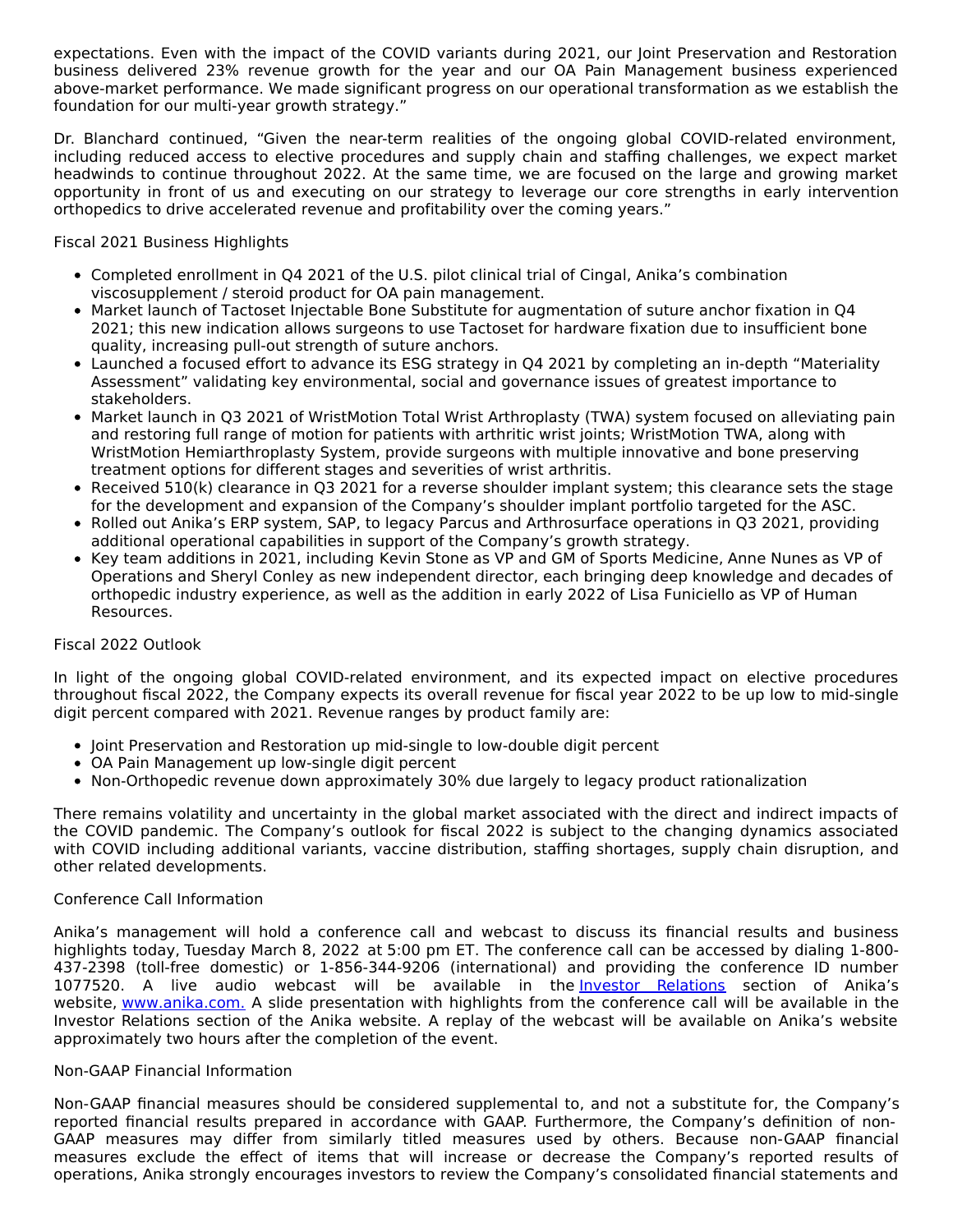publicly filed reports in their entirety. The Company presents these non-GAAP financial measures because it uses them as supplemental measures in internally assessing the Company's operating performance, and, in the case of Adjusted EBITDA, it is set as a key performance metric to determine executive compensation. The Company also recognizes that these non-GAAP measures are commonly used in determining business performance more broadly and believes that they are helpful to investors, securities analysts, and other interested parties as a measure of comparative operating performance from period to period.

### Adjusted Gross Margin

In Q4 2021, adjusted gross margin is defined by the Company as adjusted gross profit divided by total revenue. The Company defines adjusted gross profit as GAAP gross profit excluding amortization of certain acquired assets, the impact of inventory fair-value step up associated with our recent acquisitions and non-cash product rationalization charges.

### Adjusted EBITDA

In Q4 2021, adjusted EBITDA is defined by the Company as GAAP net income (loss) excluding depreciation and amortization, interest and other income (expense), income taxes, stock-based compensation expense, acquisition related expenses, non-cash charges related to goodwill impairment and changes in the fair value of contingent consideration associated with the Company's recent acquisitions as a result of the COVID pandemic, and non-cash product rationalization charges.

## Adjusted Net Income (Loss) and Adjusted EPS

Adjusted net income (loss) is defined by the Company as GAAP net income excluding acquisition related expenses, inclusive of the impact of purchase accounting, on a tax effected basis, and the non-cash product rationalization charges. In the context of adjusted net income (loss), the impact of purchase accounting includes amortization of inventory step up and intangible assets recorded as part of purchase accounting for acquisition transactions. The amortized assets contribute to revenue generation, and the amortization of such assets will recur in future periods until such assets are fully amortized. These assets include the estimated fair value of certain identified assets acquired in acquisitions in 2020 and beyond, including in-process research and development, developed technology, customer relationships and acquired tradenames. As a result of COVID, the Company is also specifically excluding the impacts of goodwill impairment charges and changes in the fair value of contingent consideration associated with the acquisition transactions, each on a tax effected basis. Adjusted diluted EPS is defined by the Company as GAAP diluted EPS excluding acquisition related expenses and the impact of purchase accounting, each on a tax-adjusted per share basis, and non-cash product rationalization charges. Again, the Company is also specifically excluding the impacts of goodwill impairment charges and changes in the fair value of contingent consideration associated with recent acquisition transactions, each on a tax effected basis if applicable.

A reconciliation of adjusted gross profit to gross profit (and the associated adjusted gross margin calculation), adjusted EBITDA to net income (loss), adjusted net income (loss) to net income (loss) and adjusted diluted EPS to diluted EPS, the most directly comparable financial measures calculated and presented in accordance with GAAP, is shown in the tables at the end of this release.

#### Forward-Looking Statements

This press release may contain forward-looking statements, within the meaning of Section 27A of the Securities Act of 1933, as amended, and Section 21E of the Securities Exchange Act of 1934, as amended, concerning the Company's expectations, anticipations, intentions, beliefs or strategies regarding the future which are not statements of historical fact, including those statements in the second paragraph of the quotation from Dr. Blanchard, and in the section captioned "Fiscal 2022 Outlook" related to potential future revenues and the impacts of COVID. These statements are based upon the current beliefs and expectations of the Company's management and are subject to significant risks, uncertainties, and other factors. The Company's actual results could differ materially from any anticipated future results, performance, or achievements described in the forward-looking statements as <sup>a</sup> result of <sup>a</sup> number of factors including, but not limited to, (i) the Company's ability to successfully commence and/or complete clinical trials of its products on <sup>a</sup> timely basis or at all; (ii) the Company's ability to obtain pre-clinical or clinical data to support domestic and international pre-market approval applications, 510(k) applications, or new drug applications, or to timely file and receive FDA or other regulatory approvals or clearances of its products; (iii) that such approvals will not be obtained in <sup>a</sup> timely manner or without the need for additional clinical trials, other testing or regulatory submissions, as applicable; (iv) the Company's research and product development efforts and their relative success, including whether we have any meaningful sales of any new products resulting from such efforts; (v) the cost effectiveness and efficiency of the Company's clinical studies, manufacturing operations, and production planning; (vi) the strength of the economies in which the Company operates or will be operating, as well as the political stability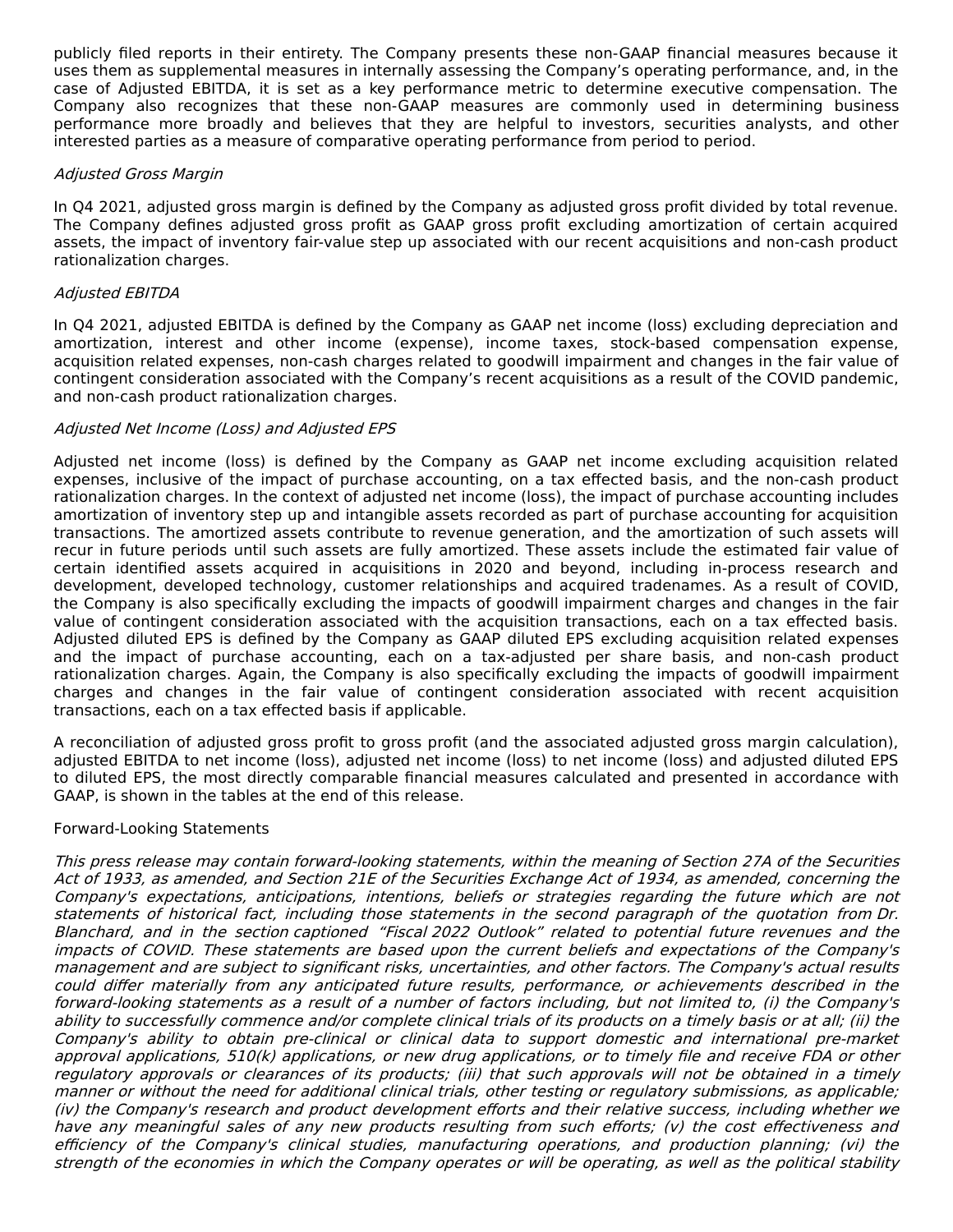of any of those geographic areas; (vii) future determinations by the Company to allocate resources to products and in directions not presently contemplated; (viii) the Company's ability to successfully commercialize its products, in the U.S. and abroad; (ix) the Company's ability to provide an adequate and timely supply of its products to its customers; and (x) the Company's ability to achieve its growth targets. Additional factors and risks are described in the Company's periodic reports filed with the Securities and Exchange Commission, and they are available on the SEC's website at [www.sec.gov](https://www.globenewswire.com/Tracker?data=CbhzH1rXg2CxdR3fzIl-YhHaaXLamlnZTY38K4NhiEYyFZ0DynFFCwDOTQWySIcn3QZ8MBpIxjaKjbRvMouNOA==). Forward-looking statements are made based on information available to the Company on the date of this press release, and the Company assumes no obligation to update the information contained in this press release.

#### About Anika

Anika [Therapeutics,](https://www.globenewswire.com/Tracker?data=R15QnTEE8xPZd0NtRkieEF0pp8d8UncC3wA0zVJ_OGcZrguNCTyIwqiU8005QEibkGX94cDm5nCozFn-fz-_dUpnhrl2LLtaNA532ccSD-4=) Inc. (NASDAQ: ANIK), is a global joint preservation company that creates and delivers meaningful advancements in early intervention orthopedic care. Leveraging our core expertise in hyaluronic acid and implant solutions, we partner with clinicians to provide minimally invasive products that restore active living for people around the world. Our focus is on high opportunity spaces within orthopedics, including osteoarthritis pain management, regenerative solutions, sports medicine soft tissue repair and bone preserving joint technologies, and our products are efficiently delivered in key sites of care, including ambulatory surgery centers. Anika's global operations are headquartered outside of Boston, Massachusetts. For more information about Anika, please visit [www.anika.com](https://www.globenewswire.com/Tracker?data=SzrEzXMiaT6IRyaWbJmUFQWp-42aDtIpZOkL8Ok45jKIsK9krG3SypQJVYAwGGp2LYaX3nz3x-SEgitw3Vra6Q==)[.](https://www.globenewswire.com/Tracker?data=T99b_ZhTjf-sIBm0wvJ5of8QyEdhS4FPfiVaaUejzrRryD7q8IvB-vNpUr1t-DhqbB0OeWR2ECG7Xd4VXdKL4Q==)

ANIKA, ANIKA THERAPEUTICS, CINGAL, WRISTMOTION and the Anika logo are registered trademarks of Anika Therapeutics, Inc. or its subsidiaries.

For Investor Inquiries: Anika Therapeutics, Inc. Mark Namaroff, 781-457-9287 Vice President, Investor Relations, ESG and Corporate Communications [investorrelations@anika.com](https://www.globenewswire.com/Tracker?data=OeJM-l9qSzJLO7WFhFXZmIQTM8gRF66WlWS06m9lBP5lNsBNBDedP6Yz13oWsX2b7IiKP5DOUBIGSkcFOWNRu9OtNxqtcy88lLNkp0k7_DoQnCqZkm5NLSSrsHKf4lov)

#### Anika Therapeutics, Inc. and Subsidiaries Consolidated Statements of Operations (in thousands, except per share data)

|                                                        | For the Three Months<br>Ended December 31,<br>2021 | 2020      | For the Years<br>Ended December 31,<br>2021<br>2020 |               |               |           |               |
|--------------------------------------------------------|----------------------------------------------------|-----------|-----------------------------------------------------|---------------|---------------|-----------|---------------|
| Revenue                                                | \$<br>35,821                                       | 32,688    |                                                     | \$<br>147,794 |               | \$130,457 |               |
| Cost of Revenue                                        | 17,687                                             | 15,944    |                                                     | 64,851        |               | 61,431    |               |
| <b>Gross Profit</b>                                    | 18,134                                             | 16,744    |                                                     | 82,943        |               | 69,026    |               |
| Operating expenses:                                    |                                                    |           |                                                     |               |               |           |               |
| Research and<br>development                            | 6,000                                              | 7,632     |                                                     | 27,327        |               | 23,431    |               |
| Selling, general and<br>administrative                 | 20,432                                             | 15,179    |                                                     | 74,096        |               | 60,063    |               |
| Goodwill impairment                                    |                                                    | 24,376    |                                                     |               |               | 42,520    |               |
| Change in fair value<br>of contingent<br>consideration | 825                                                | (12, 490) |                                                     | (21,095)      |               | (28, 666) | $\mathcal{C}$ |
| Total operating<br>expenses                            | 27,257                                             | 34,697    |                                                     | 80,328        |               | 97,348    |               |
| Income (loss) from<br>operations                       | (9, 123)                                           | (17, 953) |                                                     | ) 2,615       |               | (28, 322) |               |
| Interest and other<br>expense, net                     | (47)                                               | (184)     | 1                                                   | (188)         | $\mathcal{L}$ | (302)     | )             |
| Income (loss) before<br>income taxes                   | (9, 170)                                           | (18, 137) |                                                     | ) 2,427       |               | (28, 624) | )             |
| Income taxes                                           | (3, 377)                                           | (2, 481)  |                                                     | (1,707)       | $\mathcal{L}$ | (4, 642)  | )             |
| Net income (loss)                                      | \$                                                 | \$        |                                                     | \$            |               | \$        |               |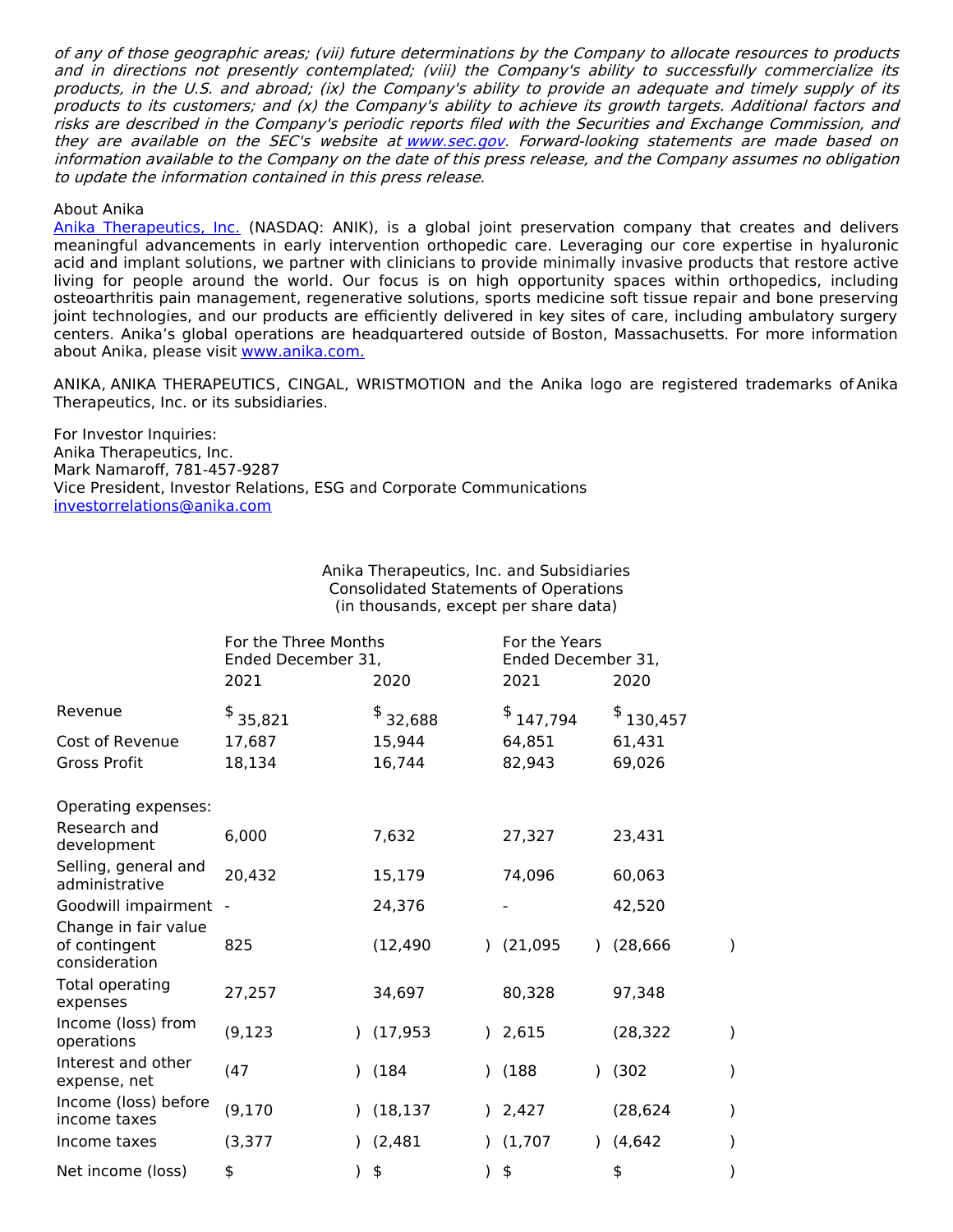|                                                   | (5, 793)      | (15, 656)    | 4,134       | (23, 982)     |  |
|---------------------------------------------------|---------------|--------------|-------------|---------------|--|
| Net income (loss)<br>per share:                   |               |              |             |               |  |
| <b>Basic</b>                                      | $$^{6}$ (0.40 | $$^{(1.10)}$ | \$0.29      | $$^{4}(1.69)$ |  |
| <b>Diluted</b>                                    | \$<br>(0.40)  | $$^{(1.10)}$ | \$0.28<br>) | $$^{4}(1.69)$ |  |
| Weighted average<br>common shares<br>outstanding: |               |              |             |               |  |
| <b>Basic</b>                                      | 14,438        | 14,275       | 14,401      | 14,222        |  |
| <b>Diluted</b>                                    | 14,438        | 14,275       | 14,634      | 14,222        |  |

Anika Therapeutics, Inc. and Subsidiaries Consolidated Balance Sheets (in thousands, except per share data)

|                                                | December<br>31, |               | December<br>31, |           |
|------------------------------------------------|-----------------|---------------|-----------------|-----------|
| <b>ASSETS</b>                                  | 2021            |               | 2020            |           |
| Current assets:                                |                 |               |                 |           |
| Cash, cash equivalents and investments         | \$94,386        |               | \$98,318        |           |
| Accounts receivable, net                       | 29,843          |               | 24,102          |           |
| Inventories, net                               | 36,010          |               | 46,209          |           |
| Prepaid expenses and other current assets      | 8,289           |               | 8,754           |           |
| <b>Total current assets</b>                    | 168,528         |               | 177,383         |           |
| Property and equipment, net                    | 47,602          |               | 50,613          |           |
| Right-of-use assets                            | 20,957          |               | 22,619          |           |
| Other long-term assets                         | 20,285          |               | 15,420          |           |
| Intangible assets, net                         | 82,382          |               | 91,157          |           |
| Goodwill                                       | 7,781           |               | 8,413           |           |
| <b>Total assets</b>                            | \$347,535       |               | \$365,605       |           |
| LIABILITIES AND STOCKHOLDERS' EQUITY           |                 |               |                 |           |
| <b>Current liabilities:</b>                    |                 |               |                 |           |
| Accounts payable                               | \$7,633         |               | \$8,984         |           |
| Accrued expenses and other current liabilities | 17,847          |               | 14,793          |           |
| Contingent consideration                       | 4,315           |               | 13,090          |           |
| <b>Total current liabilities</b>               | 29,795          |               | 36,867          |           |
| Other long-term liabilities                    | 1,258           |               | 1,244           |           |
| Contingent consideration                       |                 |               | 22,320          |           |
| Deferred tax liability                         | 10,157          |               | 11,895          |           |
| Lease liabilities                              | 19,240          |               | 20,879          |           |
| Stockholders' equity:                          |                 |               |                 |           |
| Common stock, \$0.01 par value                 | 144             |               | 143             |           |
| Additional paid-in-capital                     | 67,081          |               | 55,355          |           |
| Accumulated other comprehensive loss           | (5, 718)        | $\mathcal{L}$ | (4, 542)        | $\lambda$ |
| Retained earnings                              | 225,578         |               | 221,444         |           |
| Total stockholders' equity                     | 287,085         |               | 272,400         |           |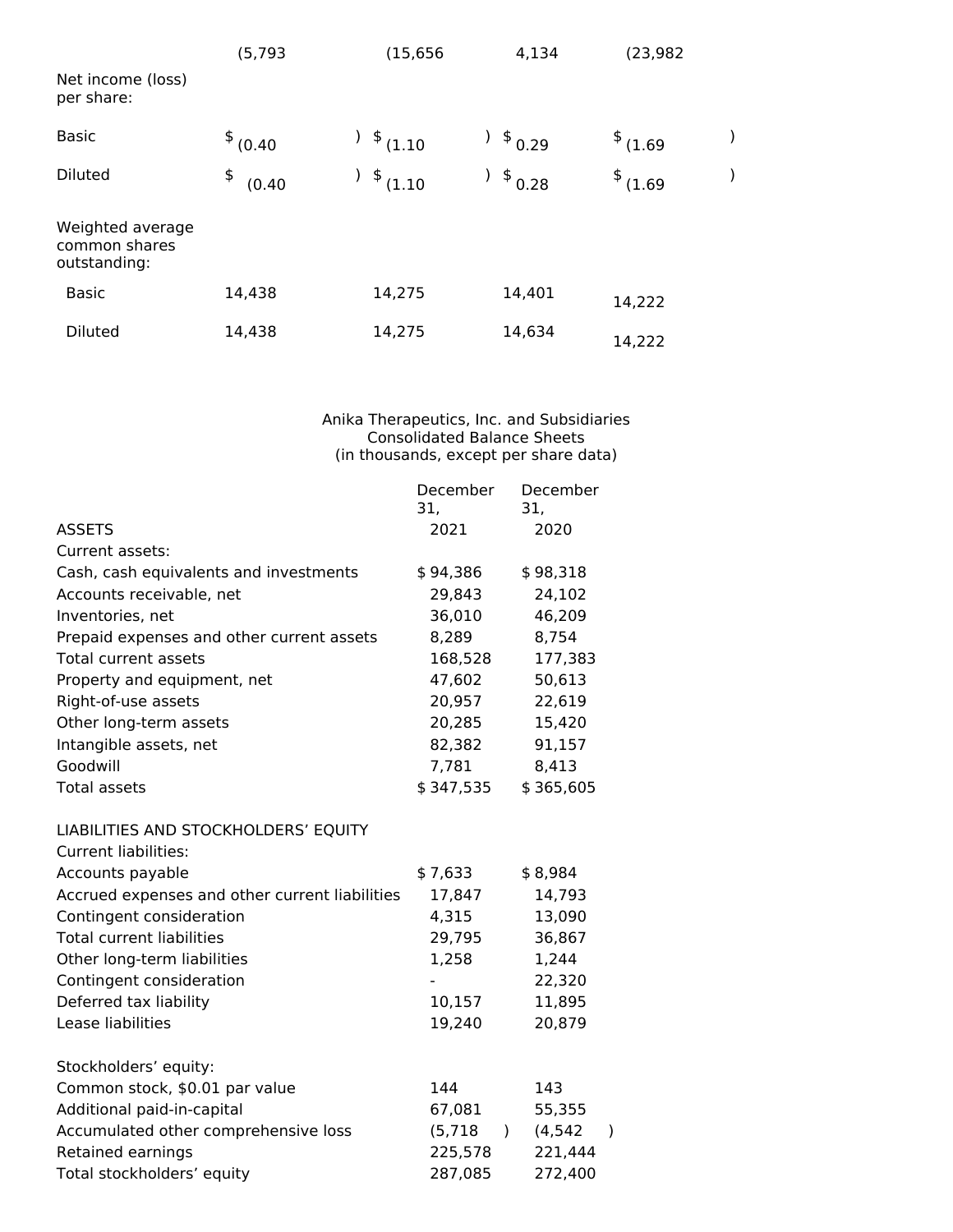Anika Therapeutics, Inc. and Subsidiaries Reconciliation of GAAP Gross Profit to Adjusted Gross Profit (per share data) (unaudited)

|                                                         |          | For the Three Months<br>Ended December 31, | For the Years | Ended December 31, |
|---------------------------------------------------------|----------|--------------------------------------------|---------------|--------------------|
| in thousands                                            | 2021     | 2020                                       | 2021          | 2020               |
| <b>Gross Profit</b>                                     | \$18,134 | \$16,744                                   | \$82,943      | \$69,026           |
| Product rationalization<br>related charges              | 382      | $\blacksquare$                             | 2,445         | 1,920              |
| Acquisition related<br>intangible asset<br>amortization | 1,562    | 1,562                                      | 6,248         | 5,844              |
| Acquisition related<br>inventory step up                | 221      | 3,686                                      | 6.465         | 11.082             |
| <b>Adjusted Gross Profit</b>                            | \$20,299 | \$21,992                                   | \$98,101      | \$87,872           |
| Adjusted Gross Margin                                   | 57       | ℅<br>67                                    | ℅<br>66       | %<br>%<br>67       |

Anika Therapeutics, Inc. and Subsidiaries

Reconciliation of GAAP Net Income to Adjusted EBITDA

(in thousands, except per share data)

(unaudited)

|                                                         | For the Three Months<br>Ended December 31, |                           | For the Years<br>Ended December 31, |                           |  |  |
|---------------------------------------------------------|--------------------------------------------|---------------------------|-------------------------------------|---------------------------|--|--|
| in thousands,<br>except per share data                  | 2021                                       | 2020                      | 2021                                | 2020                      |  |  |
| Net income (loss)                                       | \$ (5,793 ) \$ (15,656)                    |                           | \$4,134                             | \$ (23,982)               |  |  |
| Interest and other<br>expense, net                      | 47                                         | 184                       | 188                                 | 302                       |  |  |
| Provision (benefit) for<br>income taxes                 | (3,377)                                    | (2, 481)<br>$\rightarrow$ | (1,707)<br>$\lambda$                | (4, 642)<br>$\rightarrow$ |  |  |
| Depreciation and<br>amortization                        | 1,943                                      | 1,714                     | 7,169                               | 6,844                     |  |  |
| Share-based<br>compensation                             | 3,166                                      | 1,433                     | 11,085                              | 5,386                     |  |  |
| Product rationalization                                 | 382                                        |                           | 2,445                               | 2,892                     |  |  |
| IPR&D impairment                                        | 600                                        | 1,414                     | 600                                 | 1,414                     |  |  |
| Acquisition related<br>expenses                         |                                            |                           |                                     | 4,168                     |  |  |
| Acquisition related<br>intangible asset<br>amortization | 1,787                                      | 1,789                     | 7,148                               | 6,620                     |  |  |
| Acquisition related<br>inventory step up                | 221                                        | 3,697                     | 6,465                               | 11,082                    |  |  |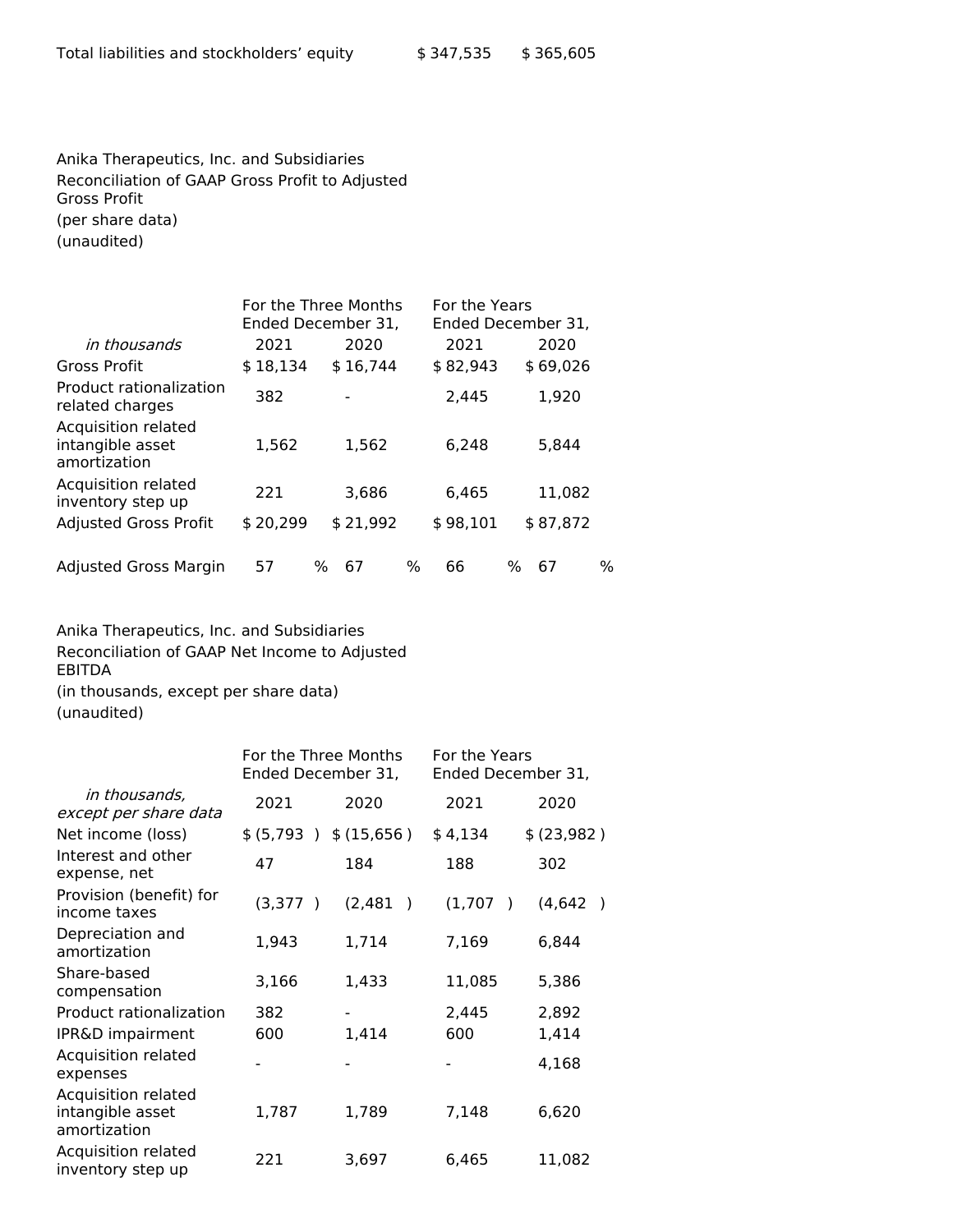| Goodwill impairment<br>Change in fair value of | $\sim$ 100 $\mu$ | 24.376   | $\sim 100$ | 42.520    |
|------------------------------------------------|------------------|----------|------------|-----------|
| contingent<br>consideration                    | 825              | (12.490) | (21,095)   | (28, 666) |
| Adjusted EBITDA (loss) \$ (199                 |                  | 3.980    | \$16,432   | \$23.938  |

Anika Therapeutics, Inc. and Subsidiaries Reconciliation of GAAP Net Income to Adjusted Net Income (in thousands, except per share data) (unaudited)

|                                                                          | For the Three Months<br>Ended December 31, |                          | For the Years<br>Ended December 31, |             |  |  |
|--------------------------------------------------------------------------|--------------------------------------------|--------------------------|-------------------------------------|-------------|--|--|
| in thousands,<br>except per share data                                   | 2021                                       | 2020                     | 2021                                | 2020        |  |  |
| Net income (loss)                                                        | \$ (5,793 ) \$ (15,656)                    |                          | \$4,134                             | \$ (23,982) |  |  |
| Product rationalization,<br>tax effected                                 | 311                                        |                          | 1,830                               | 2,376       |  |  |
| IPR&D impairment, tax<br>effected                                        | 448                                        | 1,414                    | 448                                 | 1,414       |  |  |
| Acquisition related<br>expenses, tax effected                            |                                            |                          |                                     | 3,146       |  |  |
| Acquisition related<br>intangible asset<br>amortization, tax<br>effected | 1,488                                      | 1,304                    | 5,386                               | 4,997       |  |  |
| Acquisition related<br>inventory step up, tax<br>effected                | 184                                        | 2,696                    | 4,810                               | 8,365       |  |  |
| Goodwill impairment,<br>tax effected                                     |                                            | 21,929                   |                                     | 37,702      |  |  |
| Change in fair value of<br>contingent<br>consideration, tax<br>effected  | 173                                        | (9,999)<br>$\rightarrow$ | (16, 979)                           | (23, 872)   |  |  |
| Adjusted net (loss)<br>income                                            | \$ (3,189)                                 | \$1,687                  | \$(371<br>$\mathcal{L}$             | \$10,146    |  |  |

Anika Therapeutics, Inc. and Subsidiaries Reconciliation of GAAP Diluted Earnings Per Share to Adjusted Diluted Earnings Per Share (per share data) (unaudited)

|                                            | For the Three<br>Months | Ended December 31, |                     | For the Years<br>Ended December 31, |  |  |  |
|--------------------------------------------|-------------------------|--------------------|---------------------|-------------------------------------|--|--|--|
| in thousands, except per<br>share data     | 2021                    | 2020               | 2021                | 2020                                |  |  |  |
| Diluted earnings (loss) per<br>share (EPS) | \$ (0.40)               | 3 (1.10)           | \$0.28<br>$\lambda$ | \$(1.69)                            |  |  |  |
| Product rationalization, tax<br>effected   | 0.02                    |                    | 0.13                | 0.17                                |  |  |  |
| IPR&D impairment, tax                      | 0.03                    | 0.10               | 0.03                | 0.10                                |  |  |  |